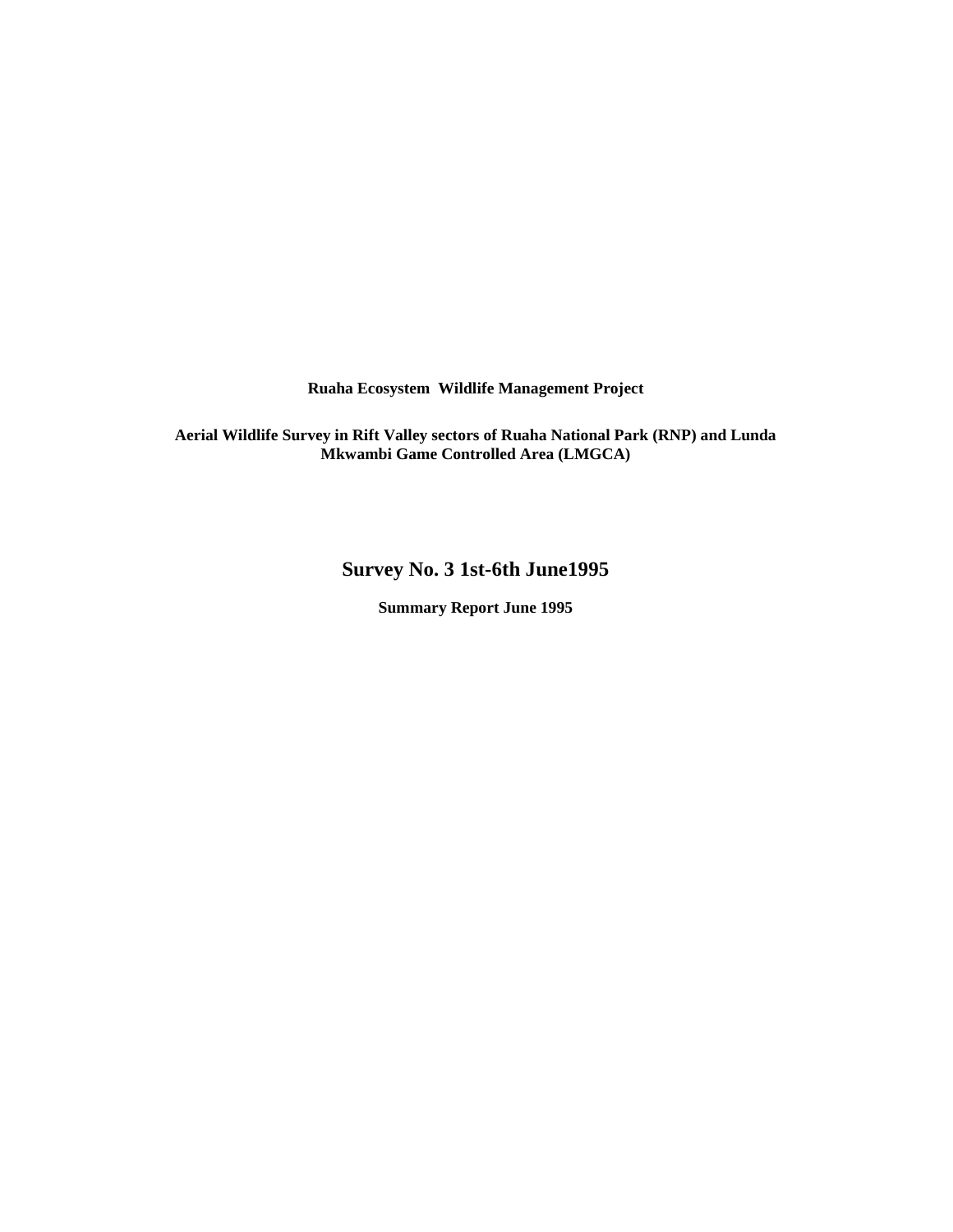## **Introduction**

This report summarises the results of the third REWMP aerial wildlife survey. This was conducted at the beginning of June 1995. Ideally the survey would have been conducted a few weeks earlier as a late wet season count for comparison with the mid- and late dry season counts undertaken in 1994. Unfortunately this proved impossible due to logistical problems.

Thus the survey can be regarded as an early dry season count. The survey area was identical with that covered in surveys Nos 1 and 2 i.e. the Rift Valley segment of Ruaha National Park (RNP) and Lunda Mkwambi Game Controlled Area (LMGCA). Transects flown were identical with those flown in surveys Nos. 1 and 2.

At the time of the survey little green grass remained in the survey area, but there was plenty of green foliage on miombo, Commiphora, Acacia and Combretum species. There was widespread occurrence of surface water in pans and as pools in watercourses, though these showed signs of depletion. The level of water in the Great Ruaha River was well below its high-point in March/April, with many sand-banks exposed along its course. The water level in Mtera Dam at the eastern end of the survey zone was higher than in surveys Nos. 1 and 2. It appeared that livestock had removed most of the ground cover over extensive areas in the east of the survey zone.

## **Methods**

## Survey area and transect location

This survey sampled the same transects flown in the first survey (see Appendix Three for UTM co-ordinates of transect endpoints).

#### Sampling methodology

The survey was conducted using systematic reconnaissance flight (SRF) methodology as described in Norton-Griffiths (1978). The survey parameters are given in Appendix One.

Strips were delineated by streamers fixed to the wing struts. Strip widths were calibrated by flying at various heights over markers spaced 20 meters apart. Regression analysis was performed to estimate for each rear seat observer the relationship between aircraft height and number of markers seen, an estimator of observed strip width.

Sampling was carried out between 0700 and 1000 and 1600 and 1800 each day. The pilot located each transect and used the aircraft's Global Positioning System (GPS) to identify the beginning of each 2.5 km sub-unit along the transect. For each sub-unit the rear seat observers (RSOs) recorded on cassette the large mammals sighted. In each sub-unit the front seat observer (FSO) took a reading from the radar altimeter.

### Data analysis

Large mammal population estimates were generated using Jolly's method for unequal-sized sampling units as described in Norton Griffiths (1978). SRF software (Campbell), with supplementary programs supplied by TWCM, was used to perform the data analysis and generate density distribution maps for large mammals.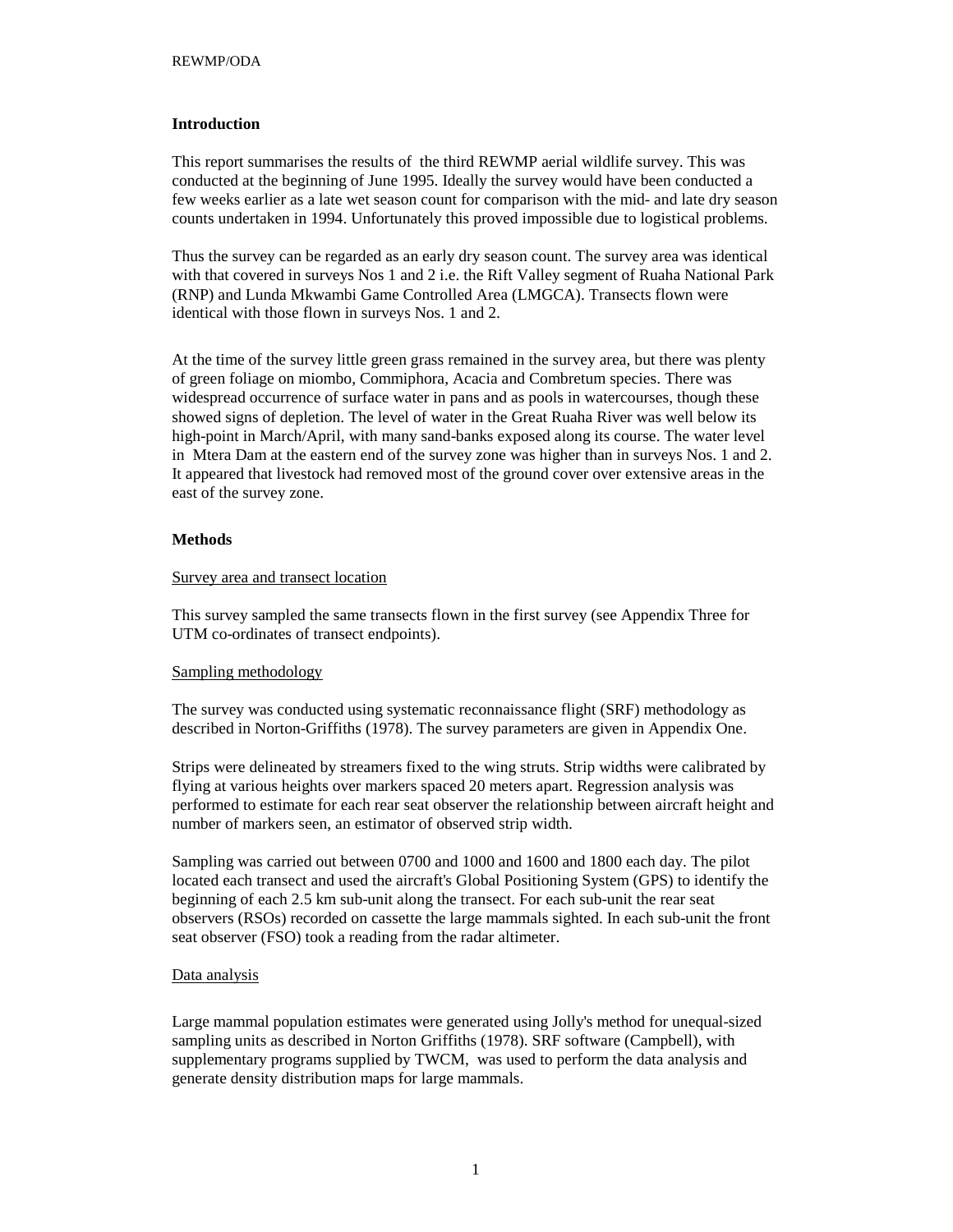A post-sampling stratification was performed to compare large mammal population estimates in the Ruaha National Park section of the survey zone with those in Lunda Mkwambi Game Controlled Area.

### **Results - population estimates for this survey compared with previous ones**

Twenty-two species of wild mammals were recorded during the survey. Population estimates for the more important species are shown below, with figures from the previous surveys for comparison. The population estimates are for the entire survey zone. 95% confidence intervals for the estimates are shown as  $(+/- \dots \% )$ . Appendix Two contains Density distribution maps for elephant, buffalo, impala, zebra, giraffe and domestic livestock.

| Animal     | <b>Population</b><br>estimate June<br>95 | <b>Population</b><br>estimate Nov 94 | <b>Population</b><br>estimate Jul 94 |
|------------|------------------------------------------|--------------------------------------|--------------------------------------|
| buffalo    | 4573 $(+82\%)$                           | 4283 (+ $\left(-63\% \right)$ )      | 3306 $(+89\%)$                       |
| eland      | $199 (+/-75%)$                           | 724 (+ $\{-71\%$ )                   | 536 $(+83\%)$                        |
| elephant   | 3014 $(+\frac{39\%}{ }$                  | $1248 (+-55%)$                       | $1307 (+-43%)$                       |
| giraffe    | $1735 (+-11\%)$                          | $2338 (+12\%)$                       | $2636 (+11\%)$                       |
| impala     | 2909 $(+\frac{35\%}{ }$                  | 3592 $(+\div 34\%)$                  | 4340 $(+21\%)$                       |
| kudu       | $362 (+142%)$                            | 342 $(+\div 45\%)$                   | $596. (+\div 34\%)$                  |
| zebra      | 2391 $(+28%)$                            | 3191 $(+26%)$                        | 3424 $(+28%)$                        |
| livestock* | $45394 (+19.1\%)$                        | 66411 $(+21\%)$                      | $44581(+26%)$                        |

\* livestock - cows, sheep and goats.

The results indicate a significant reduction in the number of livestock in the survey area since November 1994 ( $d = 2.56$  at  $P = 5\%$ ). A significant decrease in giraffe density and an increase in elephant density were also indicated (for giraffe,  $d = 3.5$  at  $P = 5\%$ ; for elephant d  $= 2.6$  at P  $= 5\%$ ).

A significiant decrease was indicated in impala density between the survey conducted in July 1994 and this survey (d= 2.06 at  $P = 5\%$ ).

## **Combined population estimates for the last three surveys**

Population estimates from REWMP surveys nos. 1,2 and 3 were merged to produce a three survey estimate for buffalo and zebra in the survey zone. Cochran's method was used as described in Norton Griffiths (1978).

| Animal  | <b>Merged three survey</b><br>population estimate | 95%<br>C.I. |
|---------|---------------------------------------------------|-------------|
| buffalo | 4007                                              | 43%         |
| zebra   | 2864                                              | 16%         |

It was not possible to produce a combined estimate for giraffe, impala or elephant because of the density differences indicated between this and previous surveys.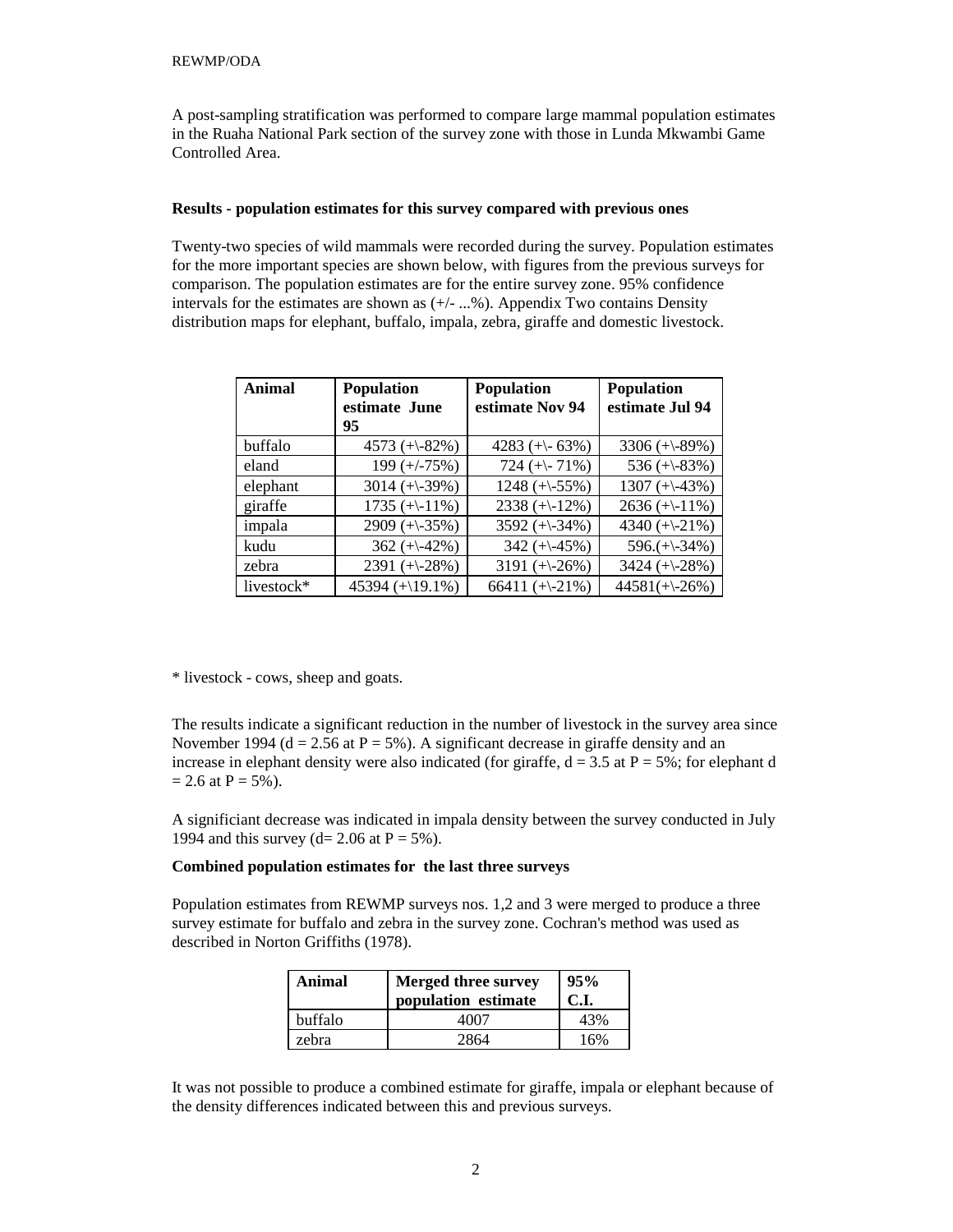## **Comparison of large mammal populations in RNP and LMGCA**

Post-sampling stratification produced the following estimates for RNP and LMGCA sectors of the survey zone:

| Animal         | <b>RNP</b> popn<br>estimate | <b>LMGCA</b> popn<br>estimate |
|----------------|-----------------------------|-------------------------------|
| <b>Buffalo</b> | 4582                        | 63                            |
| Impala         | 1957                        | 916                           |
| Zebra          | 2166                        | 249                           |
| Giraffe        | 1380                        | 358                           |
| Elephant       | 2113                        | 888                           |
| Kudu           | 142                         | 220                           |
| Cattle         |                             | 28359                         |
| Goats          |                             | 11828                         |

The area of LMGCA surveyed was  $3300 \text{ km}^2$ , and the area of RNP surveyed was  $2260 \text{ km}^2$ .

The density distribution maps in Appendix Two indicate the areas where elephant, buffalo, impala, zebra, giraffe and livestock were recorded.

## **Discussion**

There is no obvious explanation for the significant decrease in giraffe numbers indicated over the last seven months or for the decrease in impala indicated over the last twelve months. If accepted, the results imply a movement of animals out of the survey zone or a reduction in total numbers. Alternatively the results may be an artefact of bias e.g. reduced visibility, due to more shade cast by tree foliage. It will be interesting to see whether future surveys show similar results.

There was a significant increase in elephant numbers in the survey zone. They were recorded in increased numbers inside and outside the park. Outside the park they occurred especially in the miombo regions in the south-west end of the survey zone. Elephants also were recorded in the east of the survey zone near Mtera Dam, from where there have been reports of crop raiding.

Domestic livestock numbers were reduced in comparison to November 1994. However the population estimate was not dissimilar from that of July 1994. As the dry season progresses herders and their stock may concentrate around Mtera Dam, eventually restoring livestock densities to those observed in November 1994.

For the more important species occurrence maps are shown in Appendix Two. These show the distribution of locations at which animals were recorded over the course of the three REWMP surveys. No indication is given of relative density. Implications for large mammal utilisation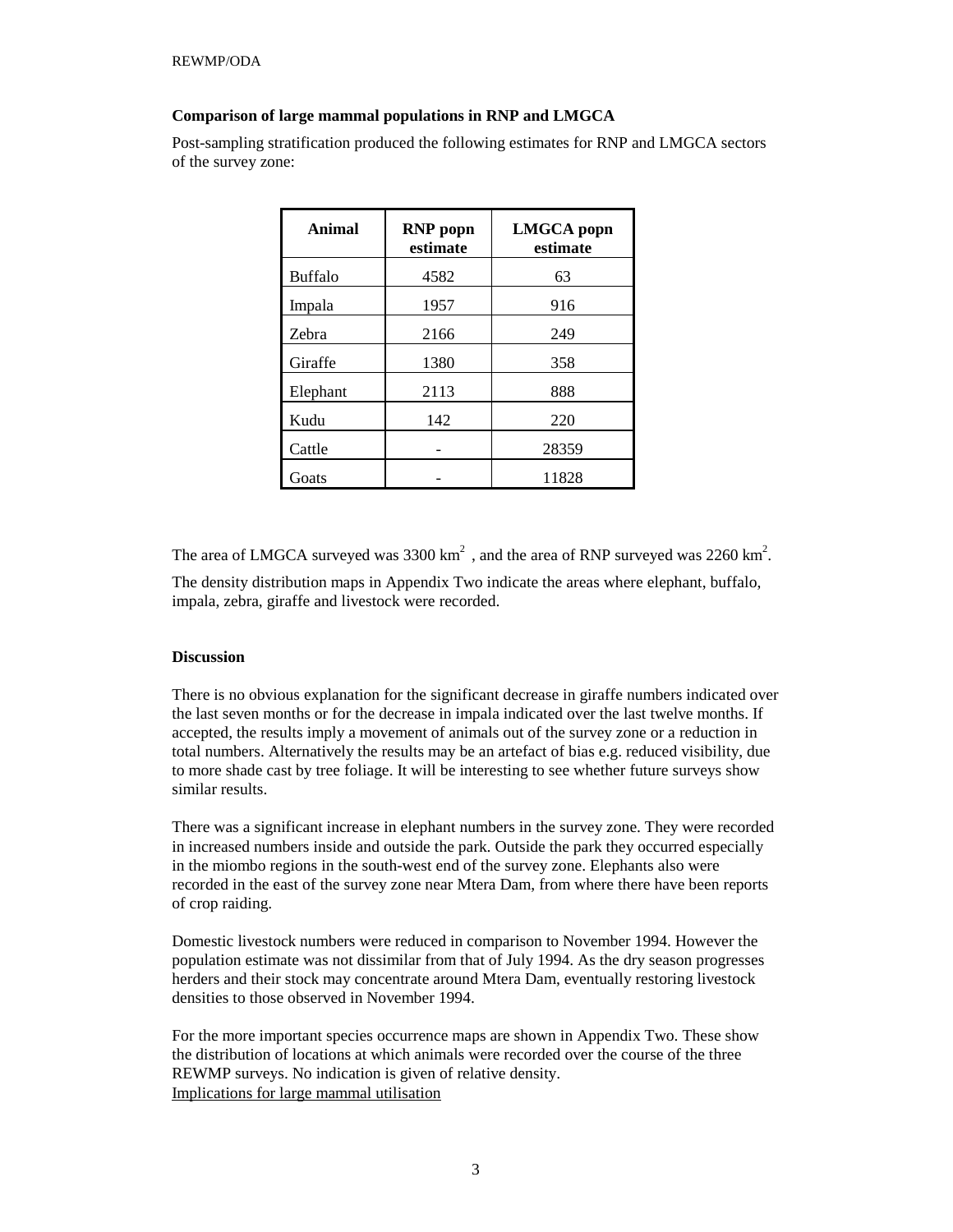#### REWMP/ODA

The stratification supports the suggestion from earlier surveys that in LMGCA large mammals currently occur at densities which are not high enough to support a significant level of offtake for meat provision to villages.

Impala and buffalo are the most important species on the current quota for cropping in Mlowa village area. As noted, overall estimates have not changed significantly of the populations of these species in the survey area over the last year or so. Whilst remembering that buffalo are not amenable to population estimation by SRF, it seems fair to say that their distribution has changed little over the three surveys. The animals remain concentrated in RNP and close to the RNP boundary in village lands..

The distribution of impala is more widespread, and this survey indicated that proportionally more impala occurred in LMGCA than in previous surveys. Impala were recorded well inside village lands.

As the dry season progresses and the river falls further, more animals may cross into LMGCA from the park. Local people have claimed that this process occurs. However this survey, compared with the 1994 mid and late dry season surveys, suggests that the process occurs only on a small scale for buffalo. For impala the distribution maps suggest there may be a movement into LMGCA at the start of the dry season (i.e. current survey), but that by the end of the dry season animals are again concentrated close to the river. This needs confirmation by further investigation; village game scouts could play a useful role in establishing whether and to what extent such movements occur.

This has obvious implications for any attempt to improve the wildlife status of the area with the aim of making it suitable for tourist hunting or game viewing. In particular it will be important to clarify the significance of dispersal from RNP and investigate the effect that factors such as managed/unmanaged/mismanaged burning (in RNP and LMGCA) and human disturbance (in LMGCA) have on the immigration of game from RNP.

## **References**

Campbell, K.L.I., 1993, SRF: Systematic Reconnaissance Flight. Norton-Griffiths, M.,1978, Counting Animals. African Wildlife Foundation. Publication no. 1.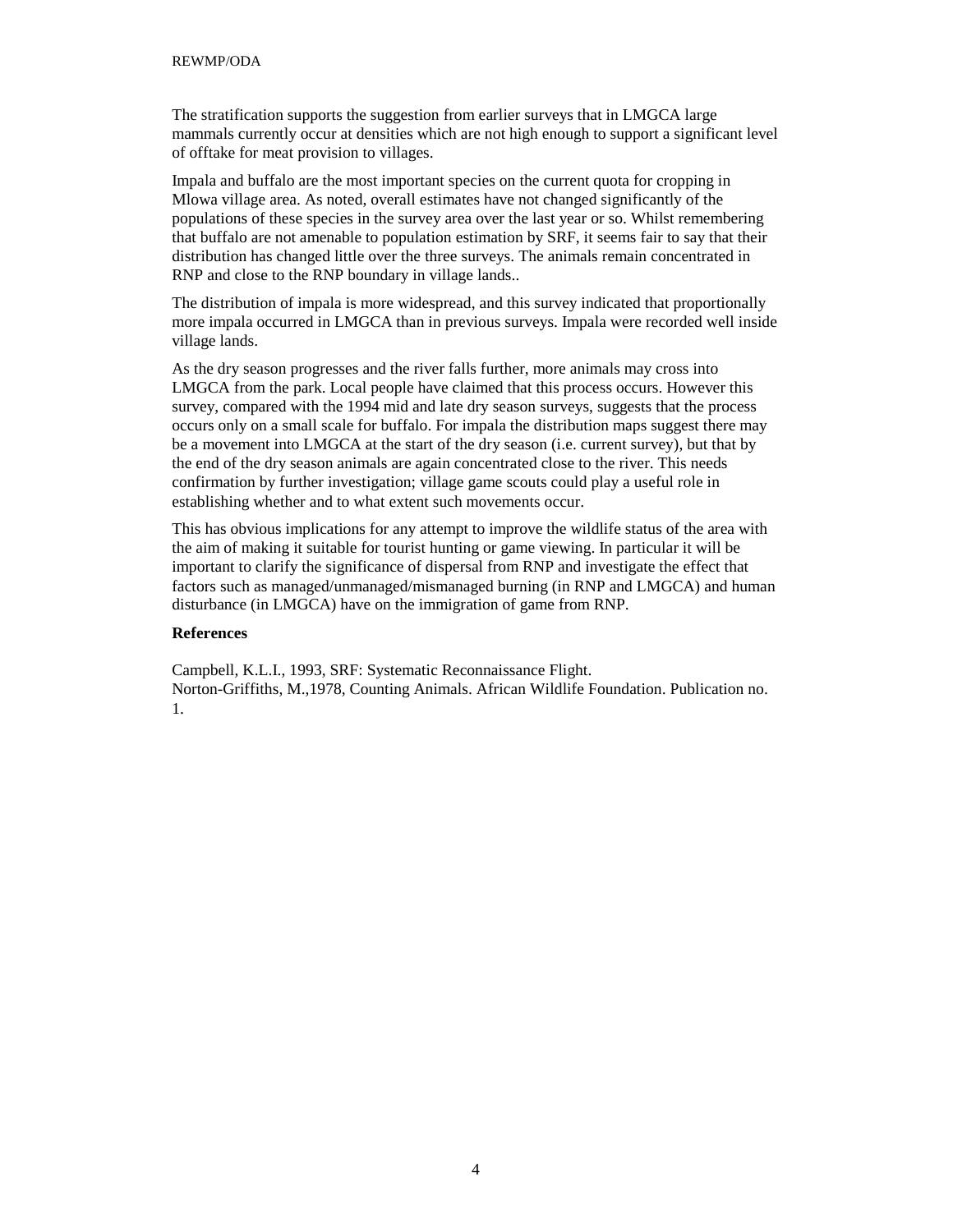## **Appendix One**

#### **Detailed survey parameters**

## Aircraft

Cessna 182 5H-FOR

## **Crew**

Pilot: L. Patterson, ODA FSO: A. Bielinski, ODA\VSO

RSOs: S. Jennings, ODA D. Bayona, RNP

## **Sampling**

 Transect spacing: 2.5 km. Total area surveyed: 5566 km2. Sub-unit length: 2.5km Number of transects: 58.

Nominal flying height: 250 feet. Nominal flying speed (ground speed): 150 kph. Nominal strip width (total) 250m, giving a nominal sample fraction of 10%.

Actual average flying height: 257 feet, standard deviation 24 feet Actual average flying speed (ground speed): 158 kph, standard deviation 10 kph Actual total strip area: 57142 ha Actual sample fraction: 10.3 %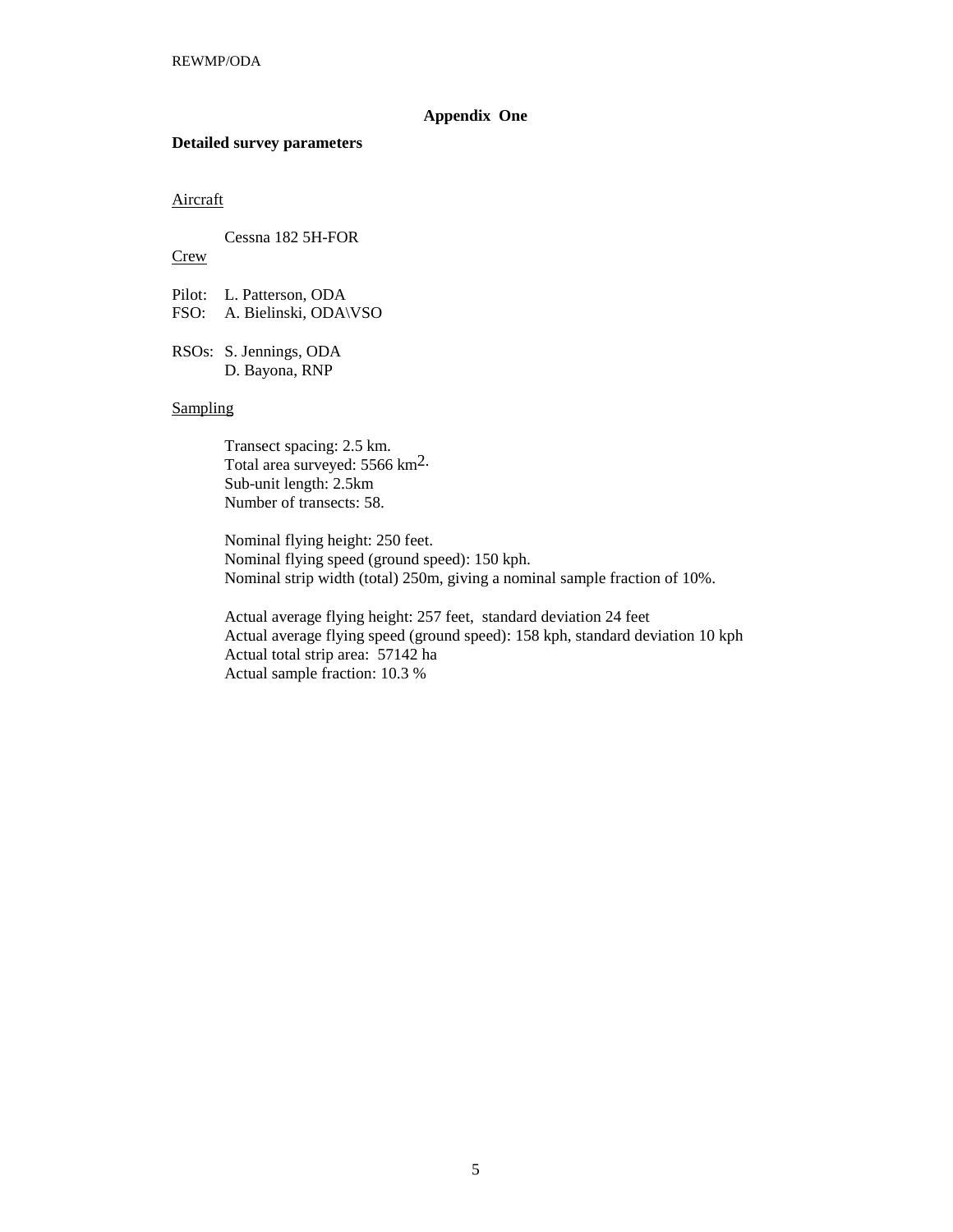## **Appendix Two**

**(i) Density distribution maps for important large mammals** 

**(ii) Occurrence maps for major herbivores Surveys 1,2,3 combined**